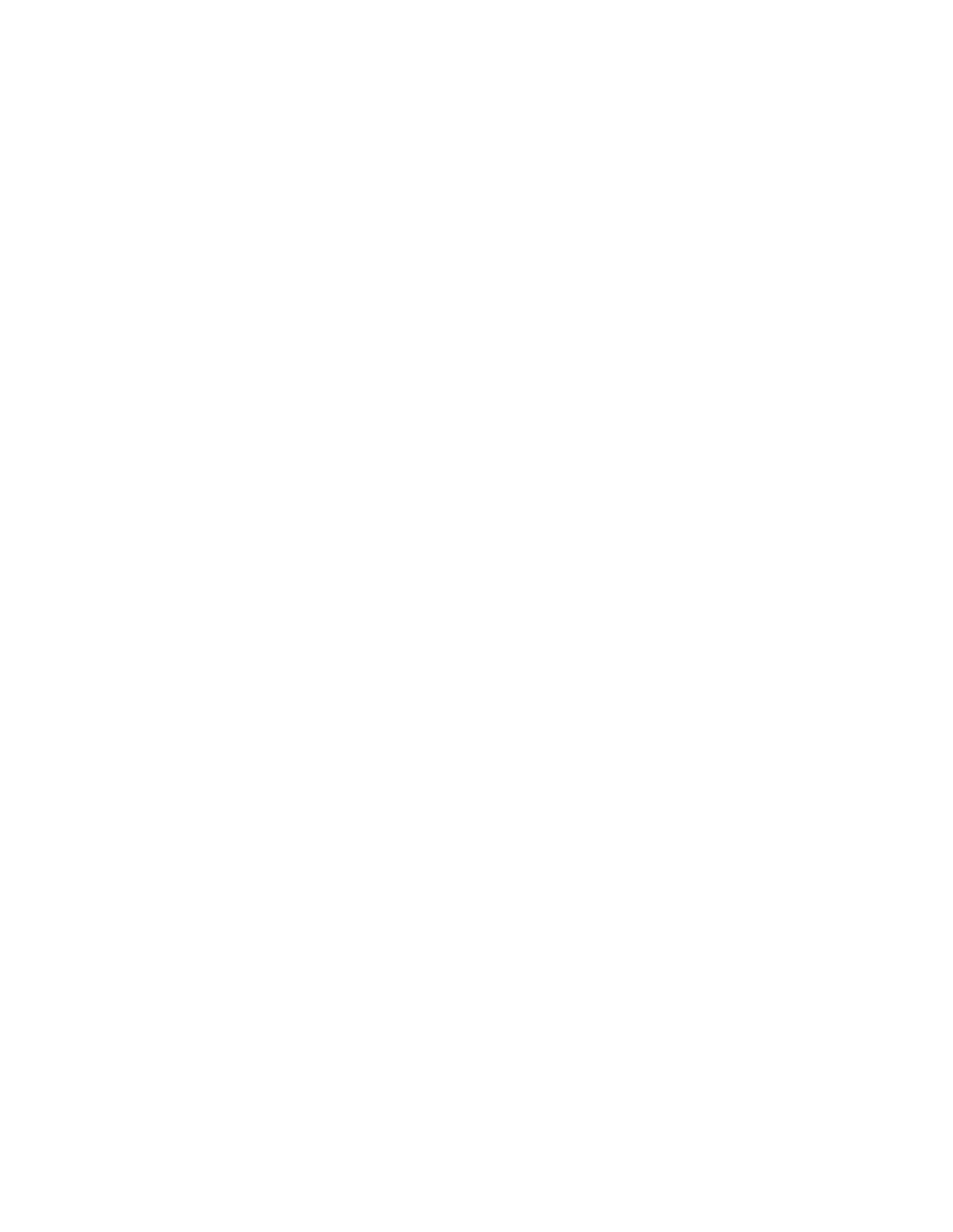#### Introduction

As a person who receives services funded by Medicaid, some changes in federal policy give you new opportunities to have the kind of community services you want.

In January 2014, the Centers for Medicare and Medicaid Services (CMS), announced the **Home and Community Based Services (HCBS) Settings Final Rule**. 1 The Rule requires that people receiving services through Medicaid HCBS waiver programs have full access to community life and are able to receive services in the most integrated setting possible.

As part of the rule, every state is required to submit a **transition plan** to CMS describing how they will make sure that the settings where people receive services enable full access to the benefits of community living. The New Jersey Department of Human Services (DHS) must submit this transition plan to CMS by March 17, 2015. Stakeholders, including people with disabilities and family members, must be given at least thirty (30) days to provide comment into the state's transition plan.

This provides an important opportunity for people with developmental disabilities and their families to give input about the services they receive and what New Jersey's transition plan should include.

#### **This guide provides you with:**

- • Information to learn about the **Rule**
- • Important ideas and questions to think about **your life and your services**
- • A worksheet to help you **provide input to Home and Community Based Services**  and **New Jersey's transition plan**

<sup>1</sup> [Federal Register – Final Rule \(2014\)](https://www.federalregister.gov/articles/2014/01/16/2014-00487/medicaid-program-state-plan-home-and-community-based-services-5-year-period-for-waivers-provider)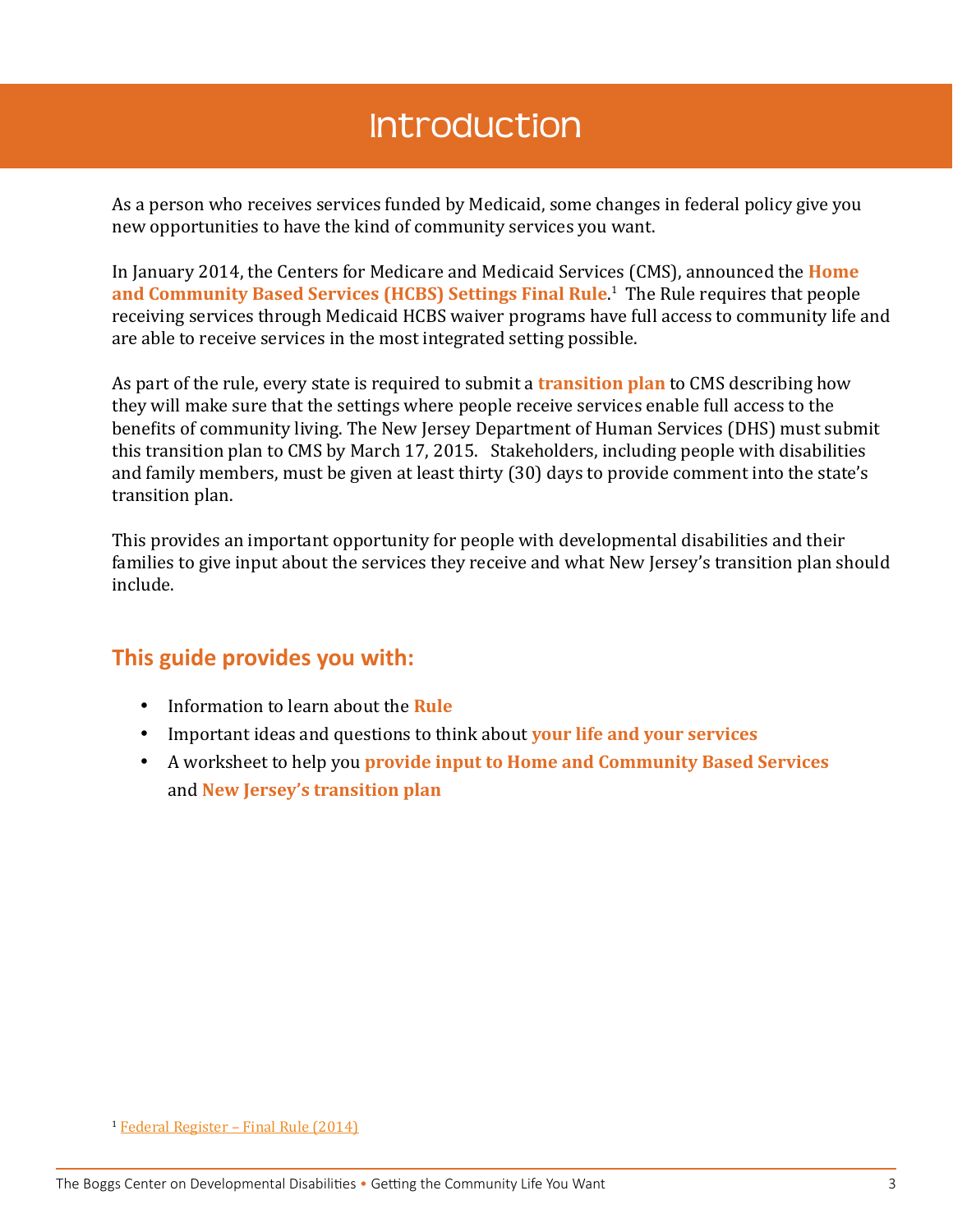#### **1** Learn About the HCBS Rule

Medicaid is a government program that provides funding for many services that help you and other people with disabilities across the country. Medicaid is the most significant source of funding for **Home and Community Based Services (HCBS)** that help people with developmental disabilities live in the community. In New Jersey, Home and Community Based Services are available through one of two Medicaid Waiver programs, the **Community Care Waiver (CCW)** and the emerging **Supports Program**. New Jersey's Division of Developmental Disabilities depends on Medicaid funding to make services, which are typically delivered by provider agencies, available.

Although funding for Home and Community Based Services Waivers started nationally in 1978, many people with disabilities still do not have the opportunities they would like to be active and included members of their neighborhoods and local communities alongside people without disabilities.

To make sure that Home and Community Based Services and the places where they are provided are truly part of the community, the Centers for Medicare and Medicaid Services (CMS) announced the **Home and Community Based Service Settings Final Rule**. The rule sets requirements for where and how Medicaid Home and Community Based (HCB) waiver services are provided.

With this Rule, CMS is working to make sure that Home and Community Based Services (HCBS) focus on the experiences of the person and the difference services make in their lives – what are called **outcomes.**

The goal of this rule is to "maximize the opportunities for participants in HCBS programs to have access to the benefits of community living and to receive services in the most integrated setting."<sup>2</sup>

The Rule says **Home and Community Based Service Settings**:

- are selected by the individual from options that include non-disability specific settings and an option for a private unit;
- are integrated in and support access to the greater community;
- provide opportunities to seek employment, work in integrated settings, engage in community life, and control personal resources; and
- give the same degree of access to services in the community as those not receiving HCBS.<sup>3</sup>

<sup>&</sup>lt;sup>2</sup> [Fact Sheet: Summary of Key Provisions of the HCBS Settings Final Rule](http://www.medicaid.gov/medicaid-chip-program-information/by-topics/long-term-services-and-supports/home-and-community-based-services/downloads/hcbs-setting-fact-sheet.pdf), CMS (2014)

<sup>3</sup> [CMS Presentation Slides – Final Rule: Medicaid HCBS](http://www.medicaid.gov/Medicaid-CHIP-Program-Information/By-Topics/Long-Term-Services-and-Supports/Home-and-Community-Based-Services/Downloads/Final-Rule-Slides-01292014.pdf)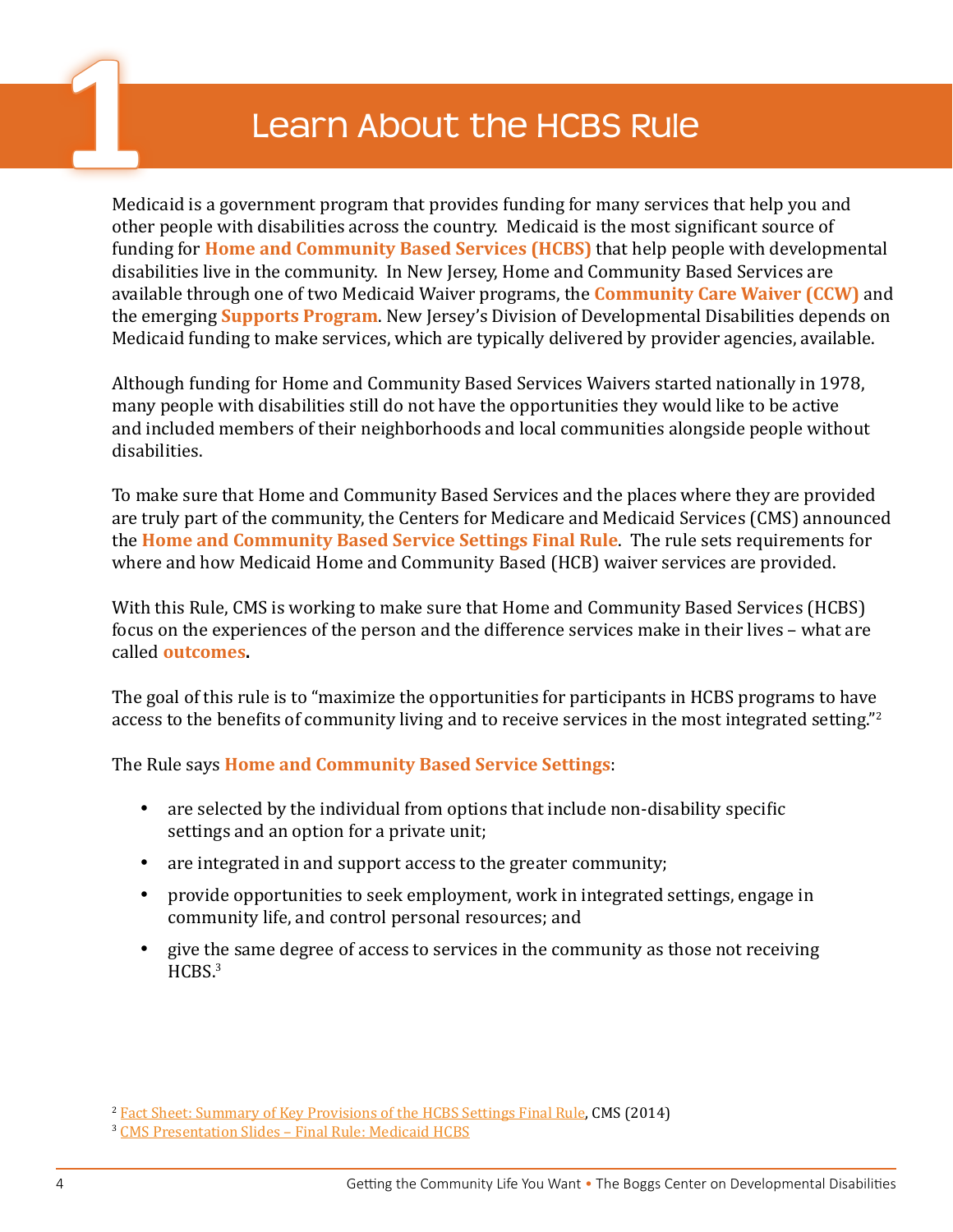

### **2** Your Life and Your Services

This rule is designed to make sure that the services you receive provide the opportunity for **integration and access to the community**, **choice**, **individual rights**, and **independence**.

This part of the guide describes the important ideas found in the rule for people with developmental disabilities.

As you go through the guide, here are some things to think about:

- Where you receive services, the services you receive, and who provides them
- Whether the services you receive have the qualities described in the following pages
- What changes should be made so that your services give you more opportunity to be included in your community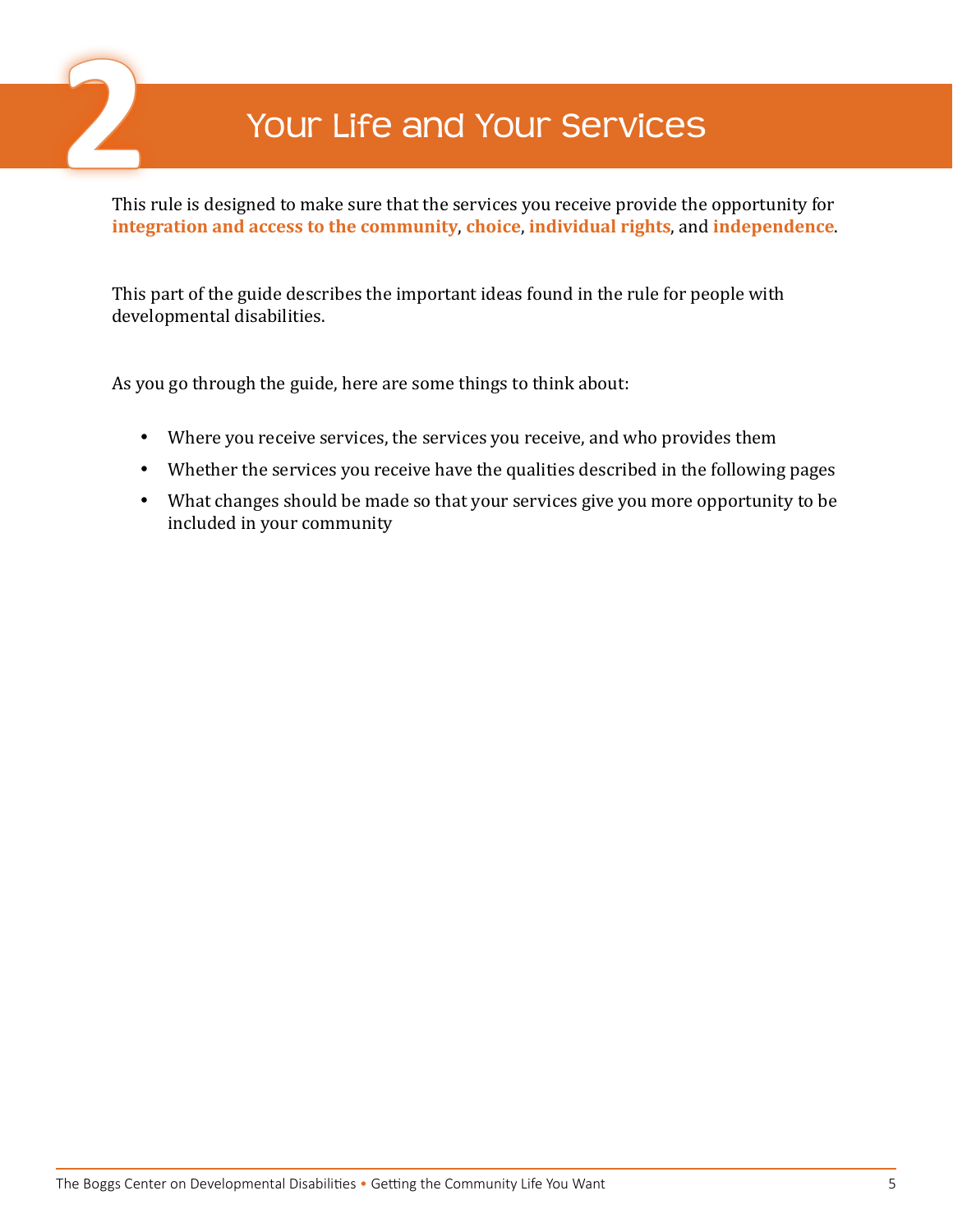#### Integration and Access to the Community

**Integration and access to the community means that you have chances to: find competitive employment working alongside people without disabilities, participate in local activities, control your own budget, and access services in the community just like people without disabilities.**

"Everywhere I go I'm always meeting new people, and then I get to know who they are and they get to know who I am." *– Barbara*





"Everybody should be working because that's the way you're going to meet different people. I meet a lot of different people at my job. If I didn't have a job or get a paycheck I would be bored. I wouldn't know what to do."

*– Myrta*

"I actually do a lot of community services within the church. My parents always want me to be active and in my family everybody's active. Nobody's at home doing nothing." *– Ryan*





"Sometimes I like to go home with my family, and spend some time with my nieces and my brother-in-law. I see my great niece and I'll spend some time and play games with her." *– Josephine*

#### Think about your life…

**What does being a part of your community mean to you?**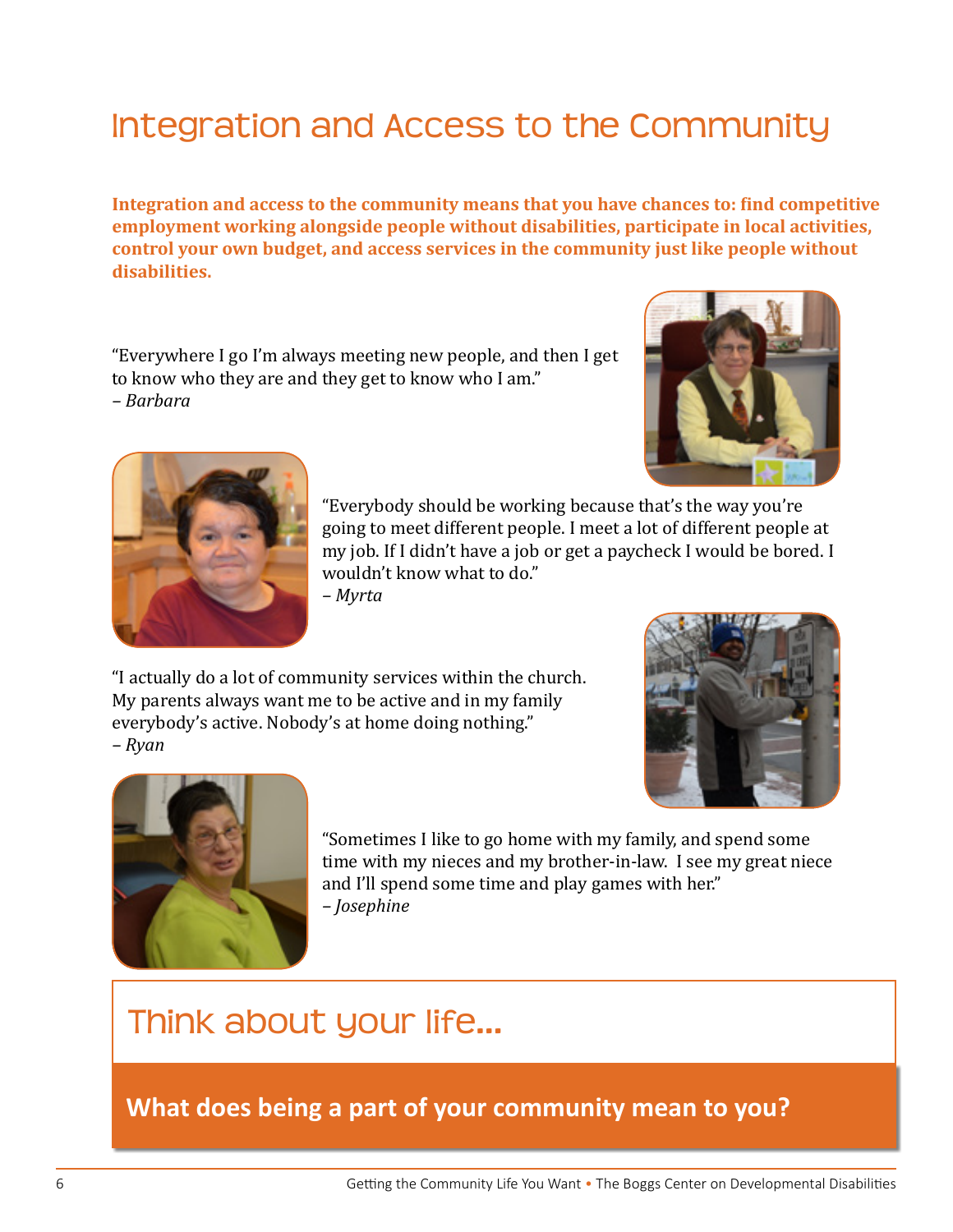#### **Choice**

**Choice means that you can select the services and supports that you need, as well as who provides them and where you receive them. You should have options to live and receive services in places that are for people with and without disabilities.**



"It's like being your own boss. You get to have choices of what you want to do and making your own decisions without anyone else doing it for you."

*– Barbara*

"This is the kind of home that I like. I can invite people to come here. I talk the most to my roommate. We laugh, we talk together, we do things together like a sister." *– Ann*i*e*



#### Think about your life…

**What is important to you about choosing the supports and services you need?**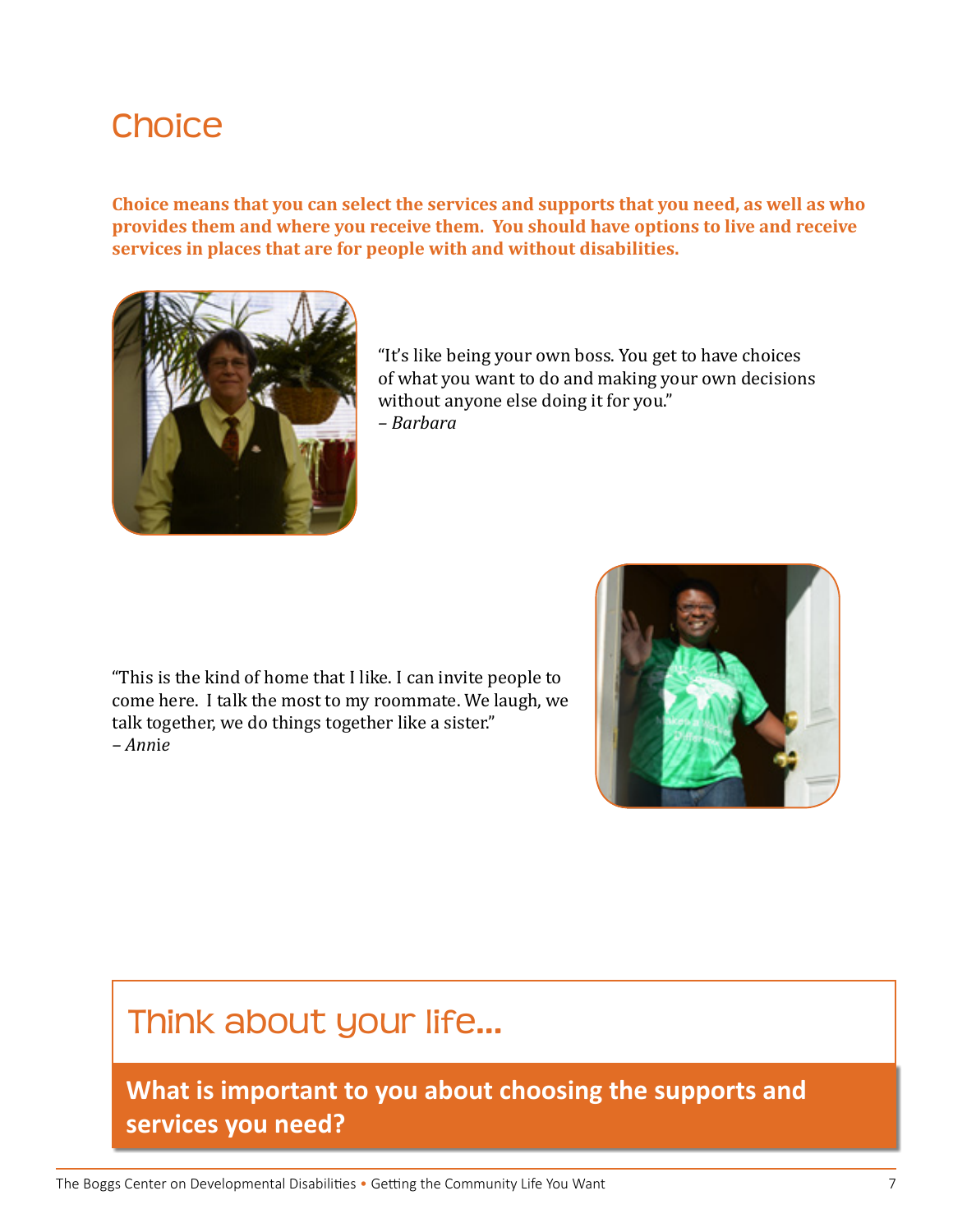#### Individual Rights

**Individual rights include privacy, dignity and respect, and freedom from coercion and restraint.** 

"What it's like to me is being more out in the community. You have your own keys. You can go out the door whenever you feel like it."

*– Josephine*





 "A home in the community means a lot because, I live in an apartment and I get to come and go as I please. What a home in the community means to me is, like, having your freedom." *– Barbara*

"In your own apartment you got the freedom you want. You're capable of coming and going as you please. You do what you want. Nobody's following you around. The way it should be." *– Myrta*





"I actually have privacy for myself and my loved one. My neighbors, they're very friendly. It makes me feel good when you have the positive vibe, you socialize and you connect." *– Ryan*

## Think about your life…

**What does having rights mean to you?**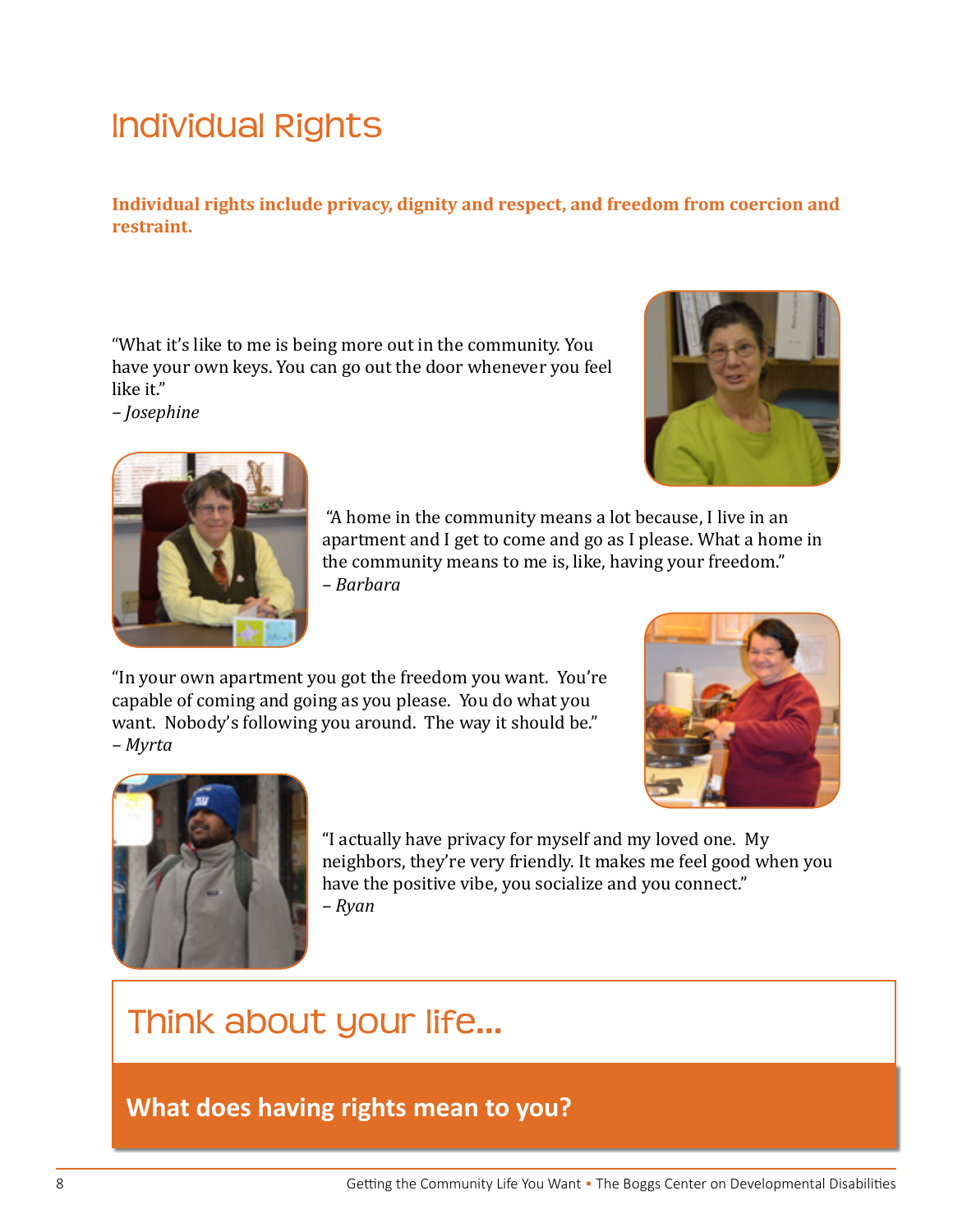#### Independence

**Independence means that you are in charge of making decisions about your life and what you want to do. These decisions include, but are not limited to, your daily activities, your surroundings, and the people you interact with.**



"In your own home you get to pick whatever meal you want, cook what you want to eat, what time you want to eat, what time you want to go to bed. [You] have the choice to have a snack... choose the clothes you want to wear… when you want to go out, too. That's having your own choice out in the community."

*– Barbara*

"Each day is something different. I love it. I like to do different things every day because you don't get bored of doing the same things."

*– Myrta*





"In my community around here I like to go shopping, travel back and forth to work every day with transportation on my own." *– Annie*

"One of the choices I make in the community is setting my schedule. Whether it be going to the gym or reading books and meeting up with friends."

*– Henry* 



#### Think about your life…

**What is important to you about making your own decisions?**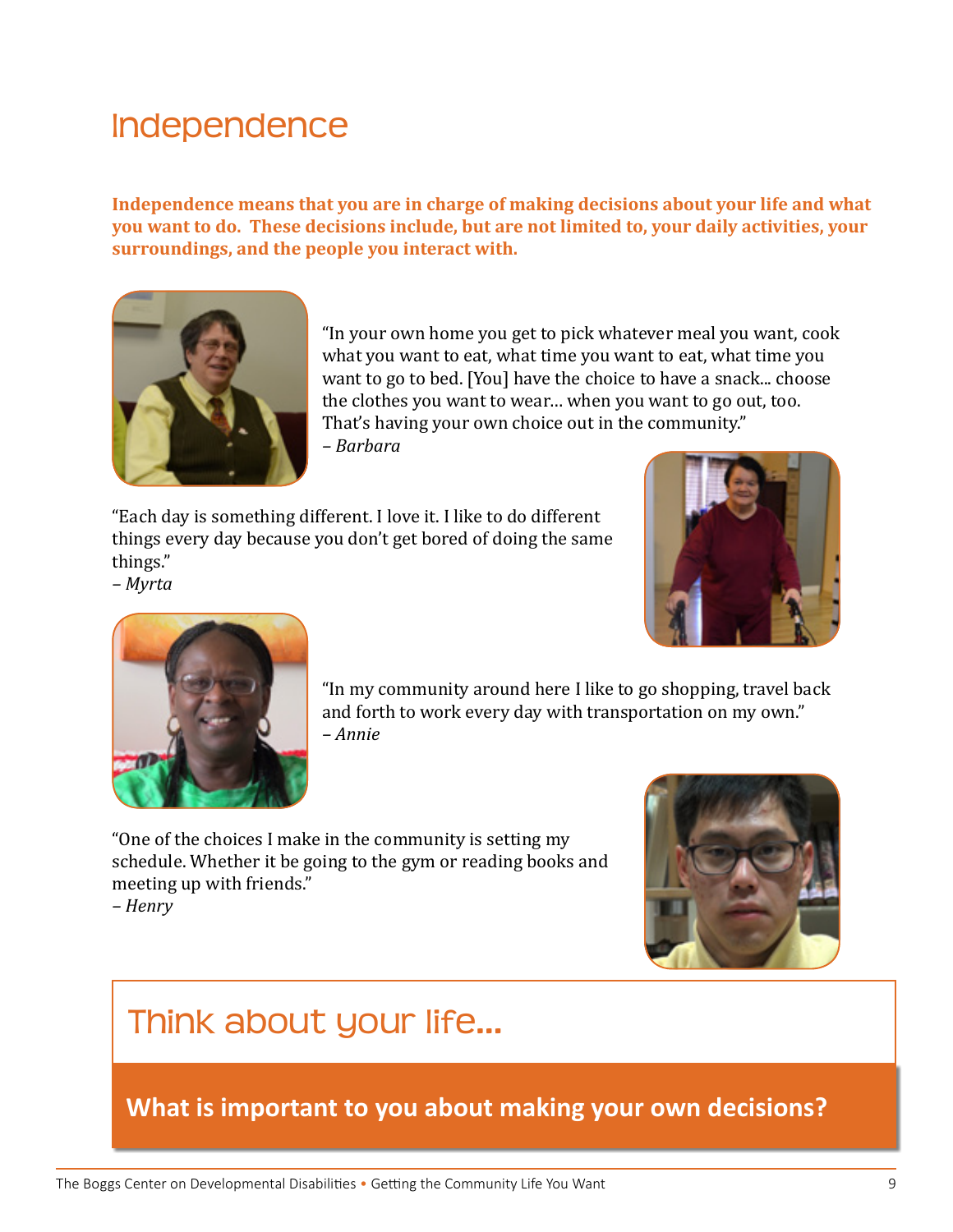# Your Opportunity to Advocate **3** for What You Want

You and your family members have an opportunity to review and comment on New Jersey's proposed **transition plan**.This plan describes how **integration and access to the community**, **choice**, **individual rights**, and **independence** will be promoted through services provided in Home and Community Based Settings. This is your chance to tell the state what community life means to you.

Using the worksheet that starts on the next page, you can advocate by sharing:

- • Your **experience** with the services you receive now
- • Your **thoughts** on how New Jersey's **transition plan** should address the ideas described in this guide

Your feedback will help the state learn more about what people with developmental disabilities want from the Home and Community Based Services they receive. Your ideas may also provide input to what is included in New Jersey's **transition plan** and the services provided as a result.

This worksheet, along with any other feedback on New Jersey's Statewide Home and Community Based Services Transition Plan can be submitted two ways:

| If you are completing online, save | If you are completing on paper,      |
|------------------------------------|--------------------------------------|
| and send as an attachment          | send by mail to:                     |
| by e-mail to:                      | <b>HCBS Rules</b>                    |
| <u>mahs.hcbs@dhs.state.nj.us</u>   | c/o Lowell Arye, Deputy Commissioner |
|                                    | NJ Department of Human Services      |
|                                    | P.O. Box 700                         |
|                                    | Trenton, NJ 08625-0700               |

More information about the HCBS Final Rule, including New Jersey's Statewide HCBS Transition Plan can be found on the New Jersey Department of Human Services website:

[http://www.state.nj.us/humanservices/dmahs/info/hcbs\\_trans.html](http://www.state.nj.us/humanservices/dmahs/info/hcbs_trans.html)

Additional resources to learn more about the HCBS Settings Final Rule can be found on page 15 of this guide.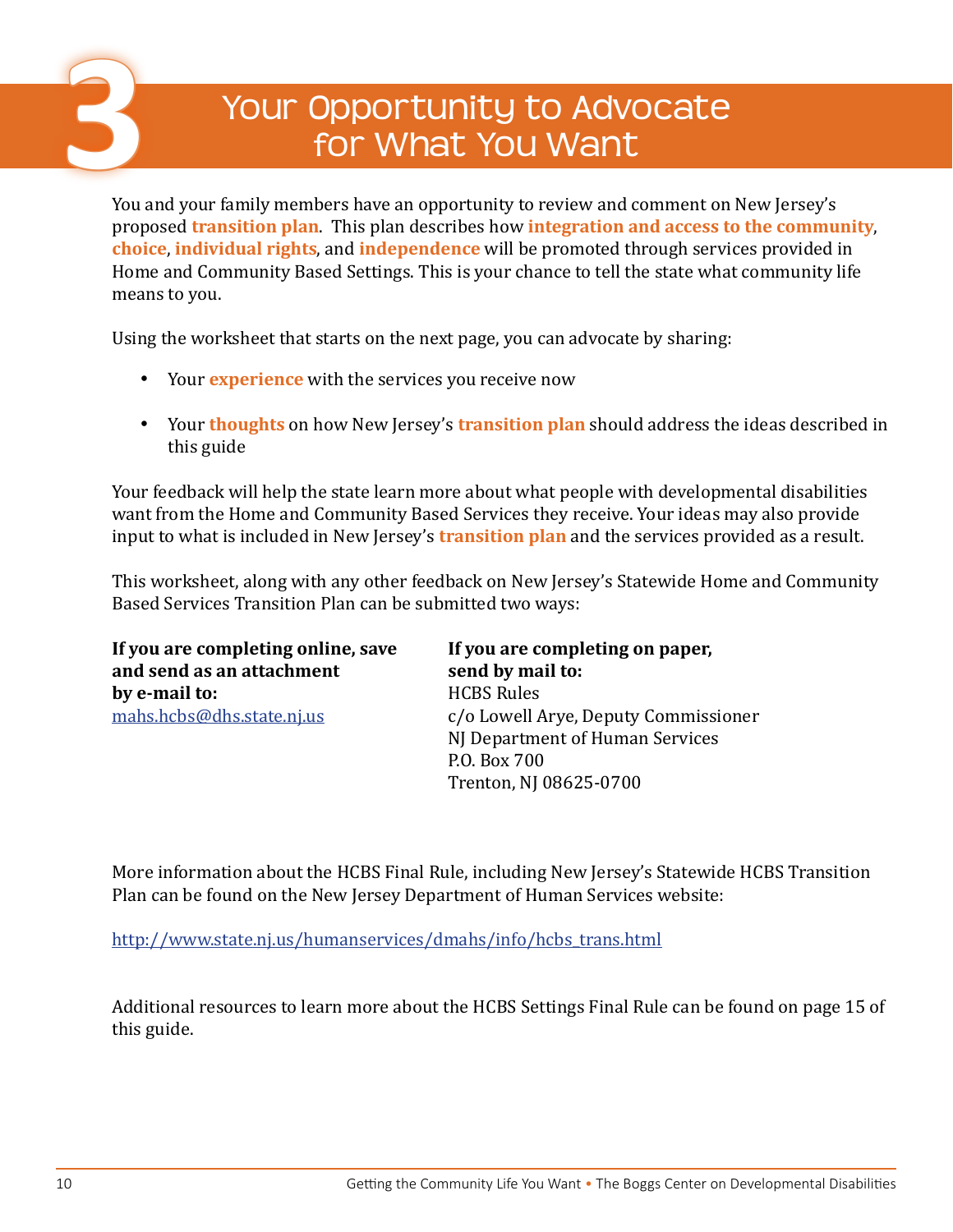#### Providing Your Input on Home and Community Based Services

Sharing your thoughts will help the state learn more about what people with developmental disabilities want from the Home and Community Based Services they receive. Your ideas may also provide input to what is included in New Jersey's **transition plan** and the services provided. You may want to ask your family, friends, or others that care about you to help you answer these questions and record your responses.

This is your chance to tell the state what community life means to you! You can use this worksheet to give input about **integration and access to the community**, **choice**, **individual rights**, and **independence.** 

| <b>Integration and Access to the Community</b>            |            |                |
|-----------------------------------------------------------|------------|----------------|
| Do you get to do as much as you want in your community?   | Yes        | No             |
| Do you have a chance to find a paid job in the community? | Yes        | N <sub>0</sub> |
| Do you choose how you spend your money?                   | Yes        | N <sub>0</sub> |
| Do you spend time with the people you want to?            | <b>Yes</b> | N <sub>0</sub> |

What should be included in New Jersey's Transition Plan to make sure the services you receive provide opportunities to access and be part of your community?

| <b>Choice</b>                                                                                             |     |    |
|-----------------------------------------------------------------------------------------------------------|-----|----|
| Did you choose where your services are provided?<br>(for example-group home, own home, day program, etc.) | Yes | No |
| Did you choose the services you receive?                                                                  | Yes | No |
| Did you choose who provides your services?                                                                | Yes | No |

What should be included in New Jersey's Transition Plan to make sure you have these choices?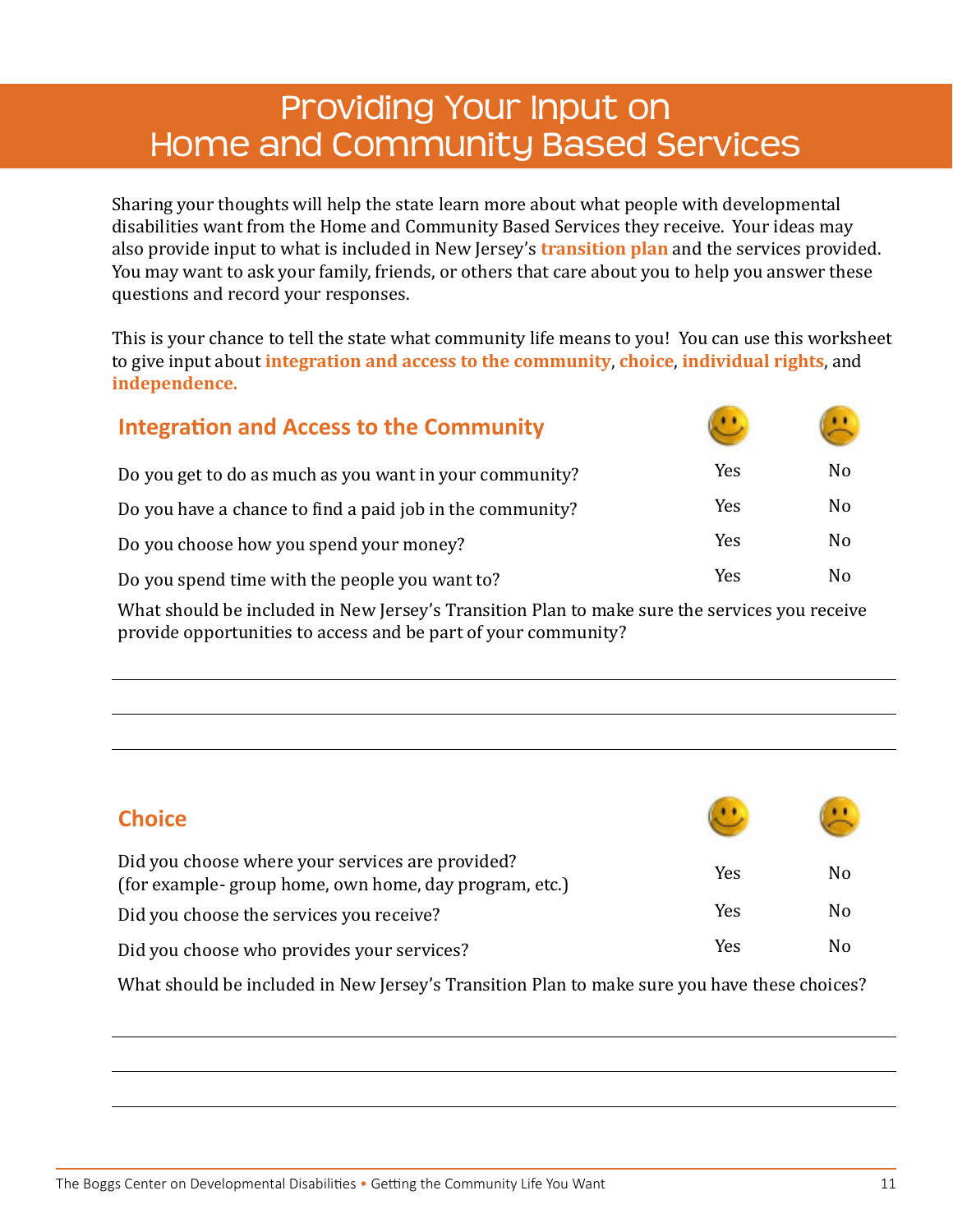| <b>Individual Rights</b>                                                                                                                                        |     |    |
|-----------------------------------------------------------------------------------------------------------------------------------------------------------------|-----|----|
| Do you have the privacy you want?<br>(for example- do you have time alone, can you lock your doors, can<br>you use the phone and computer when you want, etc.?) | Yes | No |
| Are you able to come and go as you please?                                                                                                                      | Yes | No |
| Are you able to turn down activities that you don't want to<br>participate in?                                                                                  | Yes | No |

What should be included in New Jersey's Transition Plan to make sure your individual rights are respected?

| Independence                                                                                       |     |                |
|----------------------------------------------------------------------------------------------------|-----|----------------|
| Do you have the chance to set your own schedule?                                                   | Yes | No             |
| Do you choose when and what to eat?                                                                | Yes | N <sub>o</sub> |
| Do you choose what you do for fun?                                                                 | Yes | No             |
| Do you get to make decisions about your appearance?<br>(for example- hairstyle, make-up, clothing) | Yes | No             |

What should be included in New Jersey's Transition Plan to make sure the services you receive promote your independence?

#### **More About You (optional)**

Your feedback is confidential. No one will know who filled out this worksheet. You can choose to fill out the information below. This will help us to learn more about the kinds of services received by people submitting feedback.

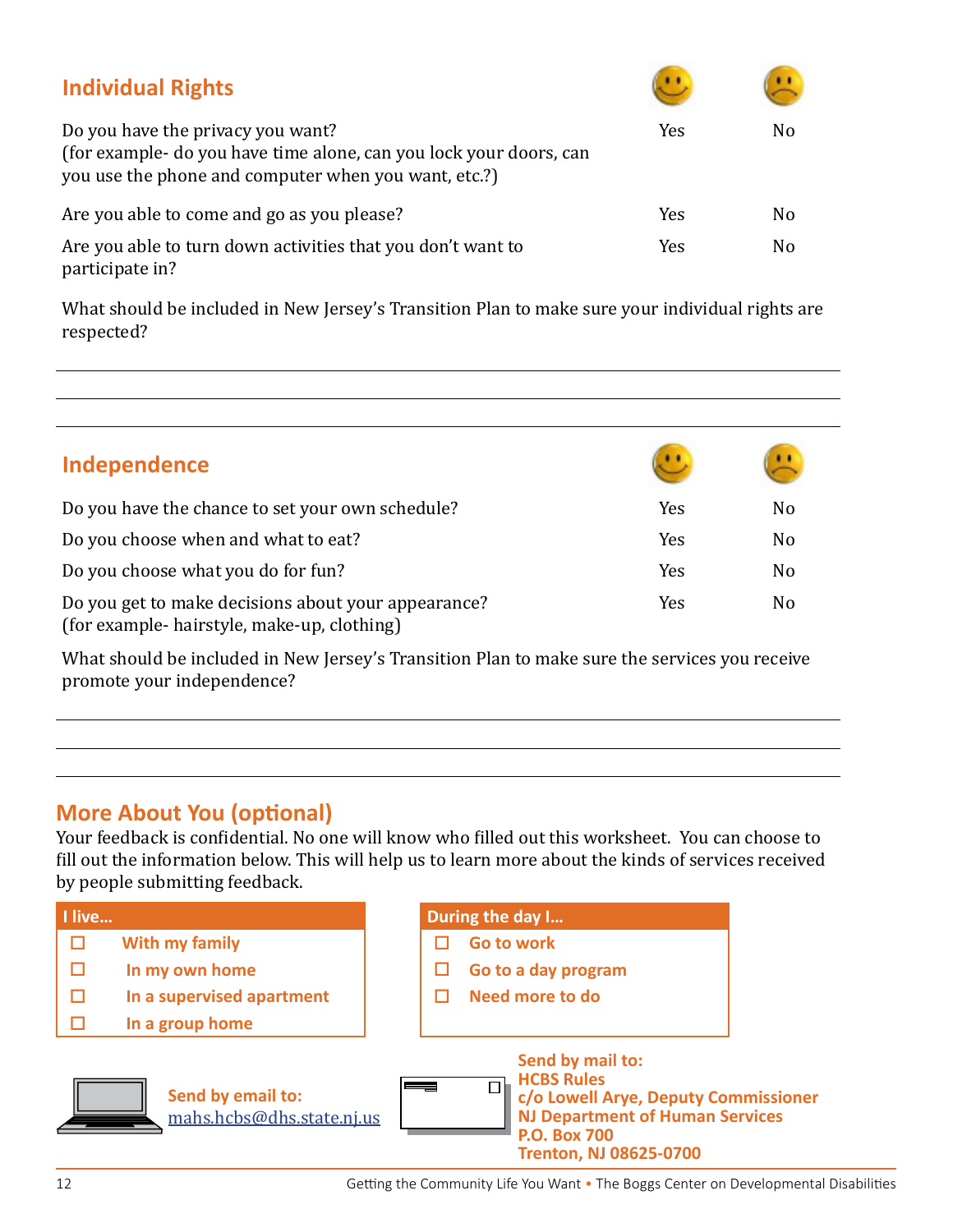### Notes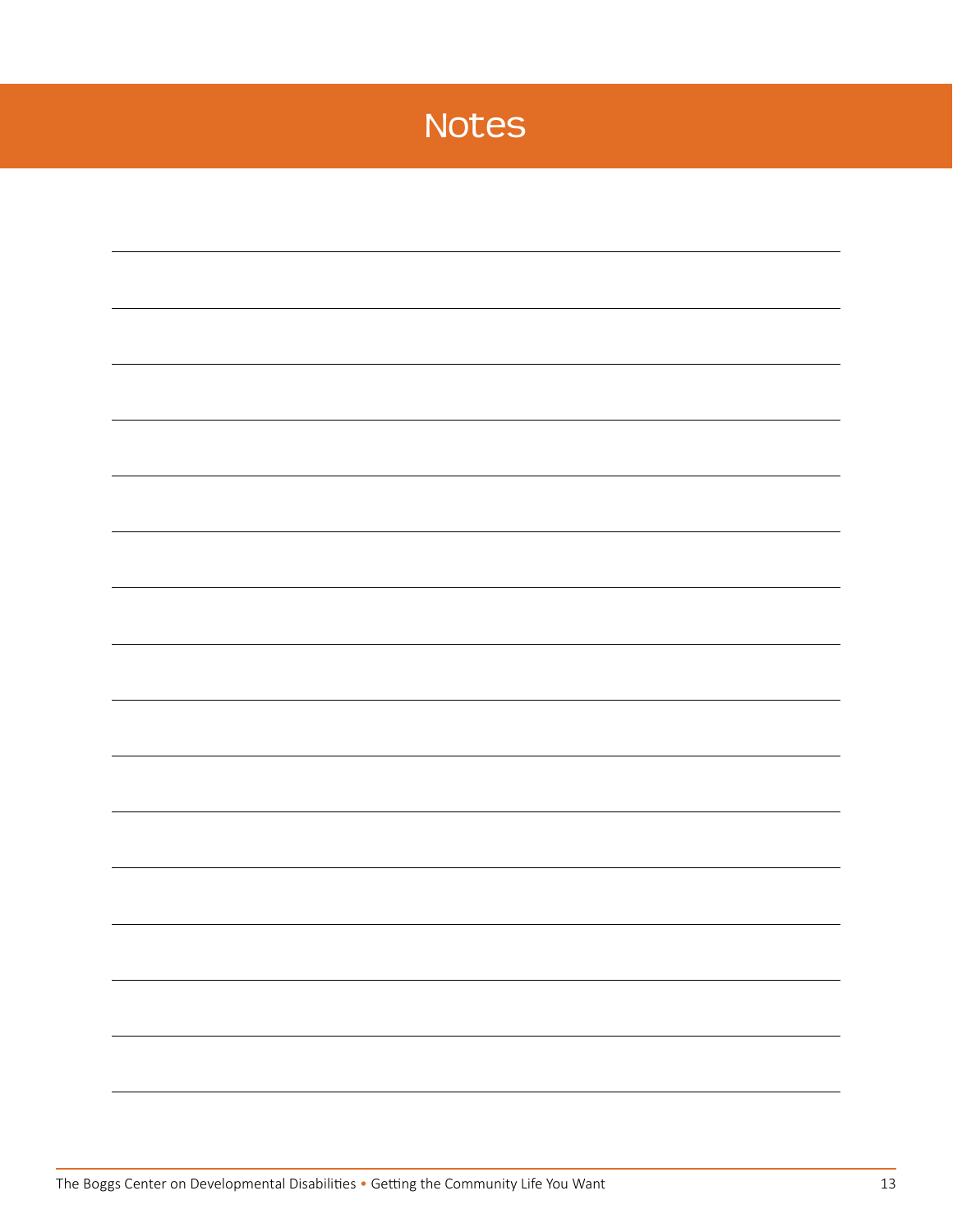### Notes

|  | $\mathbf{r}$ and $\mathbf{r}$ and $\mathbf{r}$ and $\mathbf{r}$ and $\mathbf{r}$ and $\mathbf{r}$ and $\mathbf{r}$ and $\mathbf{r}$ and $\mathbf{r}$ and $\mathbf{r}$ and $\mathbf{r}$ and $\mathbf{r}$ and $\mathbf{r}$ and $\mathbf{r}$ and $\mathbf{r}$ and $\mathbf{r}$ and $\mathbf{r}$ and | Getting the Community Life You Want • The Boggs Center on Developmental Disabilities |
|--|--------------------------------------------------------------------------------------------------------------------------------------------------------------------------------------------------------------------------------------------------------------------------------------------------|--------------------------------------------------------------------------------------|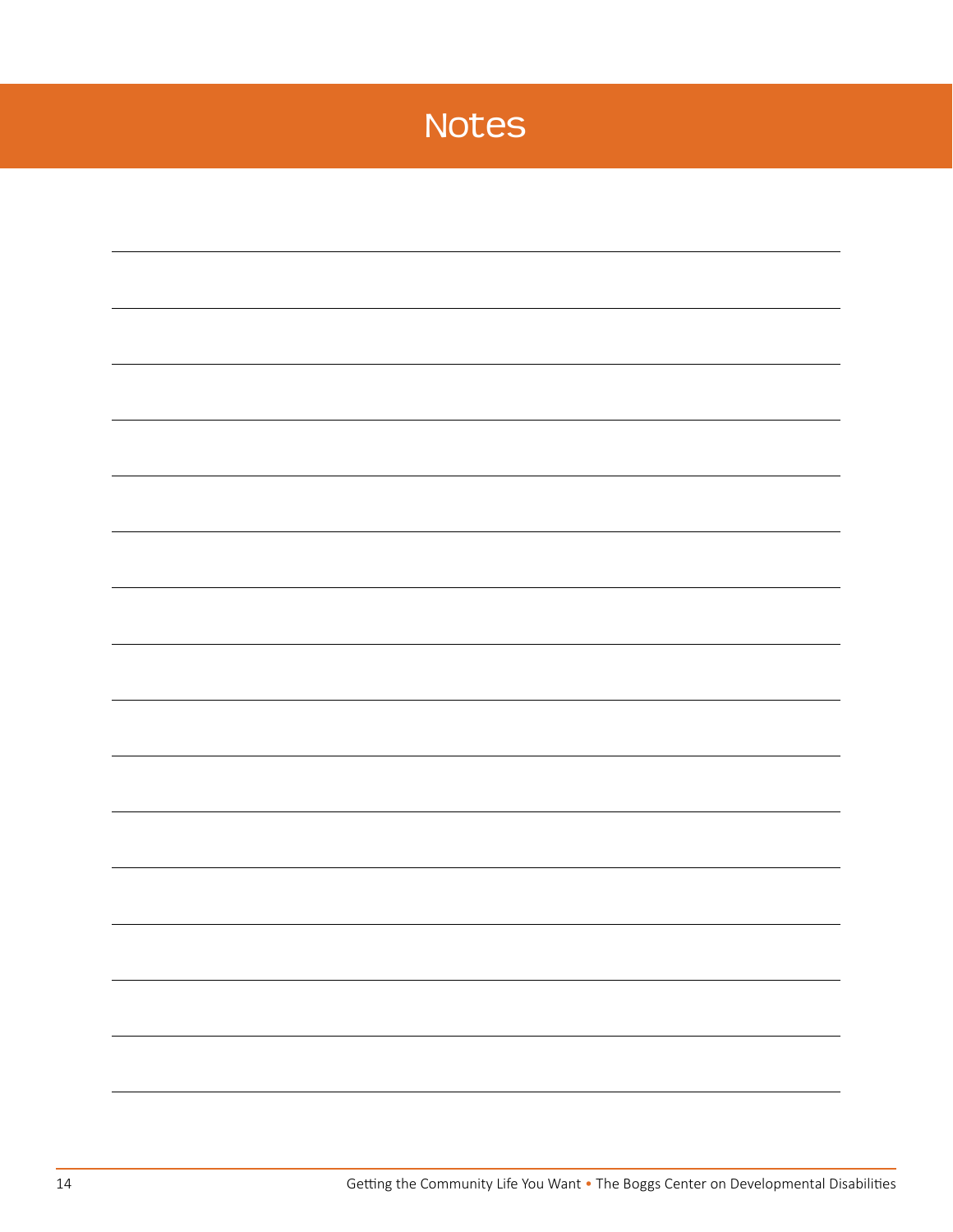#### Resources to Learn More

Medicaid.gov Home and Community Based Services:

[http://www.medicaid.gov/Medicaid-CHIP-Program-Information/By-Topics/Long-Term-Services](http://www.medicaid.gov/Medicaid-CHIP-Program-Information/By-Topics/Long-Term-Services-and-Supports/Home-and-Community-Based-Services/Home-and-Community-Based-Services.html)[and-Supports/Home-and-Community-Based-Services/Home-and-Community-Based-Services.html](http://www.medicaid.gov/Medicaid-CHIP-Program-Information/By-Topics/Long-Term-Services-and-Supports/Home-and-Community-Based-Services/Home-and-Community-Based-Services.html)

New Jersey Department of Human Services:

[http://www.state.nj.us/humanservices/dmahs/info/hcbs\\_trans.html](http://www.state.nj.us/humanservices/dmahs/info/hcbs_trans.html)

HCBS Advocacy:

<http://hcbsadvocacy.org/>